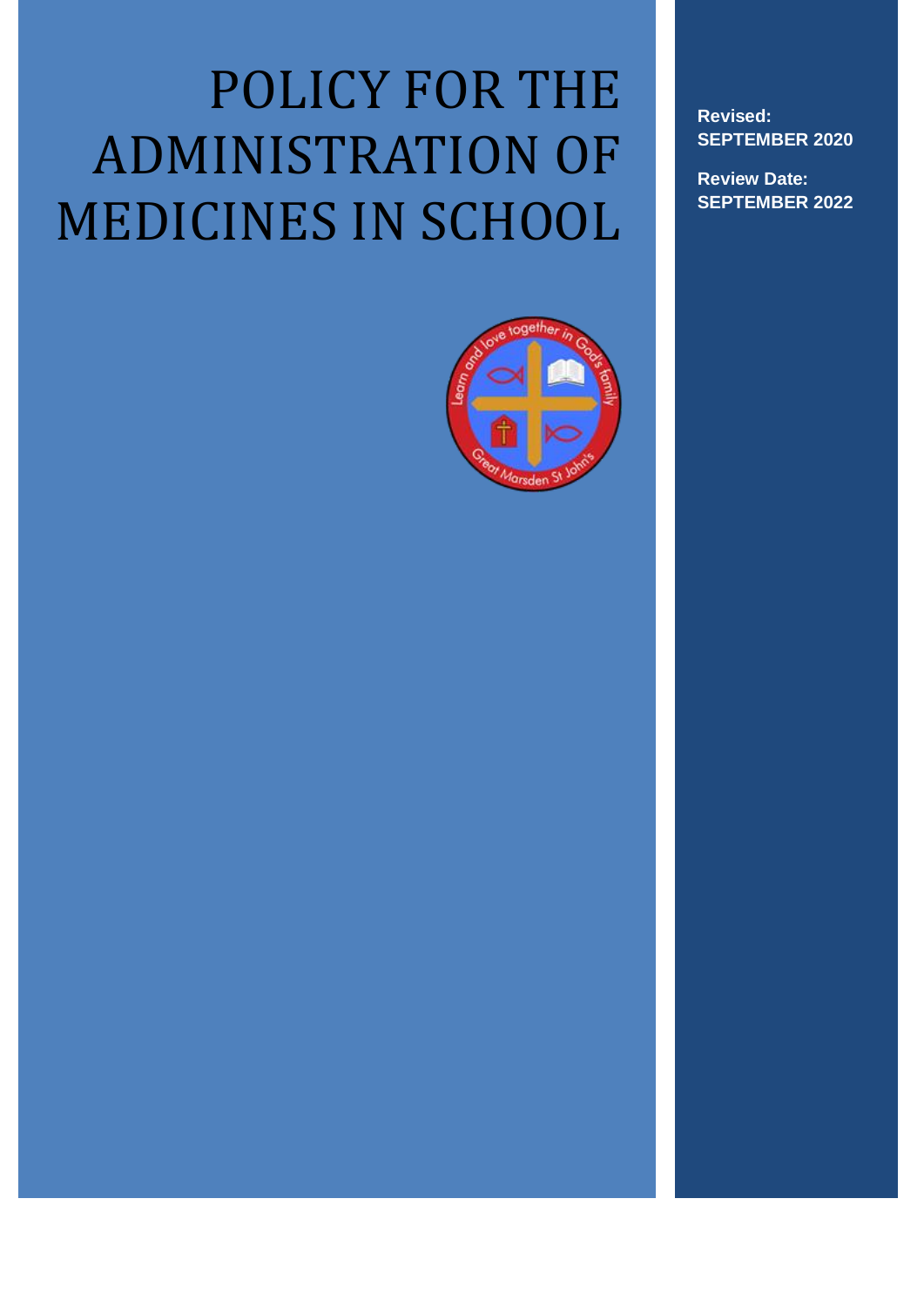# **Introduction**

The Governors and staff of St John's Primary Church of England Academy wish to ensure that children with medical needs receive proper care and support in school. We accept responsibility in principle for supervising children taking prescribed medicines during the school day. This includes conditions requiring regular medication or emergency medication, e.g. for anaphylaxis, or for relief, e.g. asthma, eczema and medication, either prescribed or bought over the counter, e.g. antibiotics, analgesia, throat lozenges etc.

When medication is brought into school it must be clearly labelled with the following information:

- $\boxtimes$  Child's name and class
- $\boxtimes$  Name of medication
- $\n *Dosage*\n$
- $\boxtimes$  Frequency of dosage
- $\boxtimes$  Date of dispensing
- $\boxtimes$  Storage requirements if applicable
- $\boxtimes$  Expiry date

Parents will be asked to complete and sign a medicine administration authorisation form before medication will be accepted in school. Medication must be handed in its original container to the office staff at the school office by the child's parent (or their adult representative, e.g. child-minder, grandparent). The school will not accept medication which is in unlabelled containers. It is a parent's responsibility to ensure medication is in date and there is sufficient supply in school. **All orally administered medicine must be brought into school with a medicine spoon.**

# **Administration of Medication**

Where children are able, they will be supervised in taking their medication by a member of staff. A child needing medication in school will be encouraged to administer his/her own medication under the supervision of a staff member. Exceptions include an Epipen, used to counter the effects of anaphylaxis, which staff are trained by the school nurse to use in an emergency and the administration of antibiotics and analgesics which need to be measured out. **There will be other exceptions which will be dealt with on an individual basis.**

Children requiring the application of prescribed re-hydrating cream for the relief of eczema must, where possible, be taught by their parents to apply the cream themselves under supervision. **Where the child is too young the medication will be applied in line with the intimate care policy. Written consent must be received from the parent if this is to be the case.** 

**Controlled drugs will be kept in a locked cupboard in the Headteacher's office and can only be obtained by a member of the SLT.**

**Covid-19 measures ensure that children remain in their individual bubbles (Kingdoms) throughout the day. Medication that does not require refrigeration will during this time be kept in the medication box for each classroom and stored out the reach of other children. It will be administered by a member of staff within the child's Kingdom at the allotted time.** When a child requiring medication takes part in out of school activities, the medication will be carried by the adult in charge of the child's group.

It is the responsibility of parents to notify the school if there is any change to the medication or the dose. At this time they will be asked to complete an updated medicine administration authorisation form available from the office.